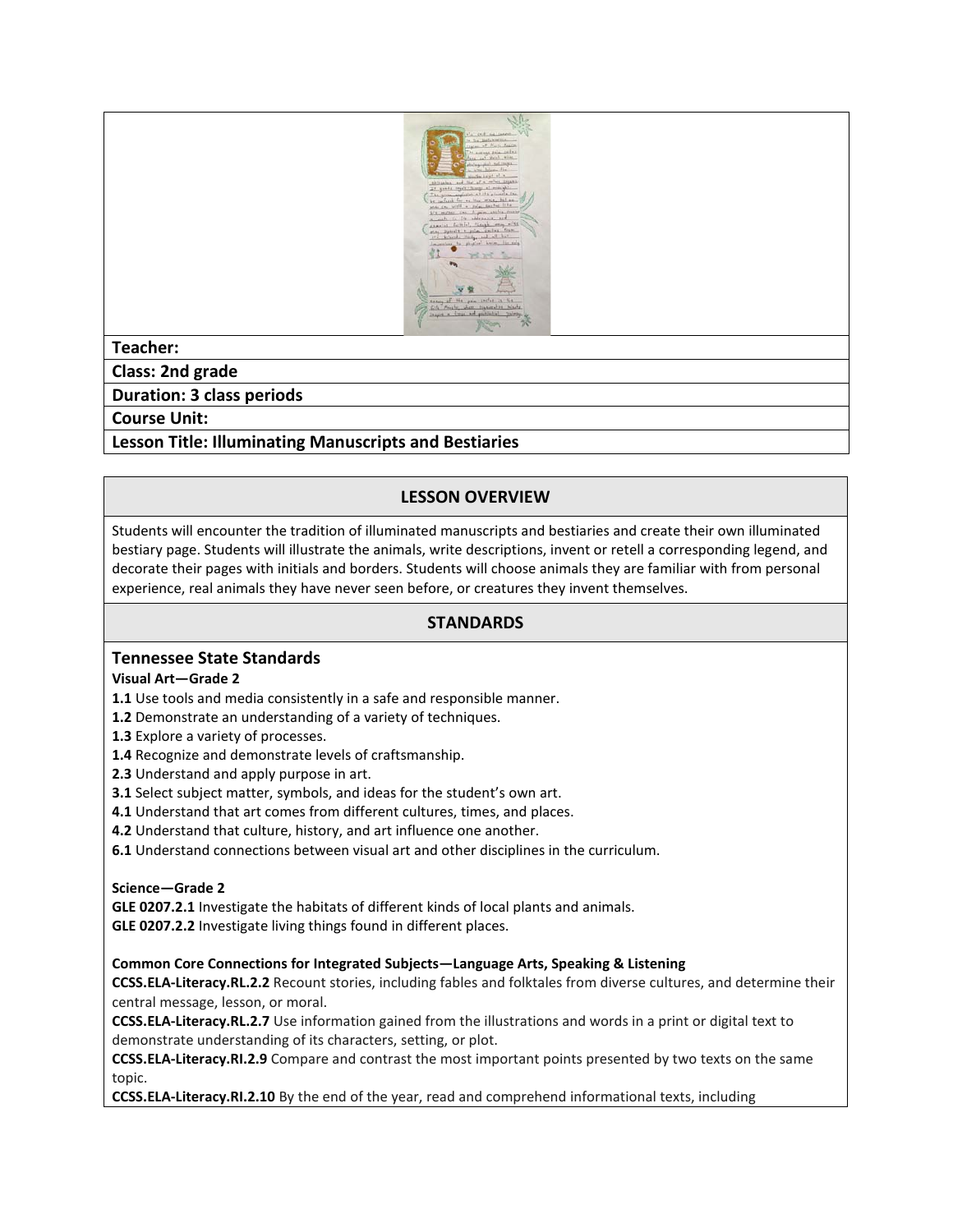history/social studies, science, and technical texts, in the grades 2–3 text complexity band proficiently, with scaffolding as needed at the high end of the range.

### **OBJECTIVES**

- 1. Students will create a written description and illustration of several animals.
- 2. Students will decorate their writing with features of an illuminated manuscript.
- 3. Students will research and integrate—or imagine—facts about their animals.
- 4. Students will be able to write a story that includes a moral.

### **ASSESSMENT/EVALUATION**

- 1. The teacher will walk around the room to observe the students' work habits during the activity and note how well they follow instructions.
- 2. Teachers will evaluate students' efforts to complete their objectives of decorating the page borders and initial, writing their animal description, and illustrating their animal.

### **MATERIALS**

- A PC-to-projector connection
- 2 gold Sharpies per workstation
- 2 silver Sharpies per workstation
- 2 sets of colored pencils (or equivalent) per workstation
- 1 double-sided Bestiary Worksheet per student
- One 11" x 17" illuminated manuscript template per student
- 1 pencil or pen per student
- [optional] Premade example of an initial letter drawn into a template page
- Gold and silver acrylic or tempera paint
- 1 small/ultrafine paintbrush per student
- 1 well of gold paint per table
- 1 well of silver paint per table

## **ACTIVATING STRATEGY**

- 1. Show students the ["Books and Art"](http://fristkids.org/activities-videos#5749) episode of *ArtQuest*: *[Art Is All Around You](http://fristkids.org/activities-videos)*, and ask students what they found interesting.
- 2. On the board, draw a circle map with "illuminated manuscript" written in the center. Ask students what they learned and what they observed about illuminated manuscripts from the episode. Freeze the video on some of the illuminated manuscript images and ask students to describe certain aspects of the images. Invite students to share any associations they have with the phrase *illuminated manuscript* and include them within your circle map. (For advanced circle mapping, draw a square around the larger circle and include within this square the answers to *how* they know what they know.)
- 3. Incorporate these defining characteristics of an illuminated manuscript within your circle map: **decorated initials**, **borders**, and **miniature illustrations**.
- 4. [Say:] Illuminated manuscripts were first made popular in medieval times—that's over 600 years ago—in Europe and the Middle East. Do you think they had TVs and computers back then?… That's right, illuminated manuscripts were first-class entertainment.
- 5. Tell students that they will be creating their own illuminated manuscript page and a specific kind of text—a **bestiary**.
- 6. [Say:] A bestiary is a collection of short descriptions about all sorts of animals, real and imaginary, sometimes including plants and rocks. (Source: University of Aberdeen)
- 7. [Ask:] What is a moral? Have you ever heard someone say, "And the moral of the story is…"? A moral has to do with teaching a lesson about life.
- 8. [Say:] A bestiary can also include legends and stories in which animals play a part.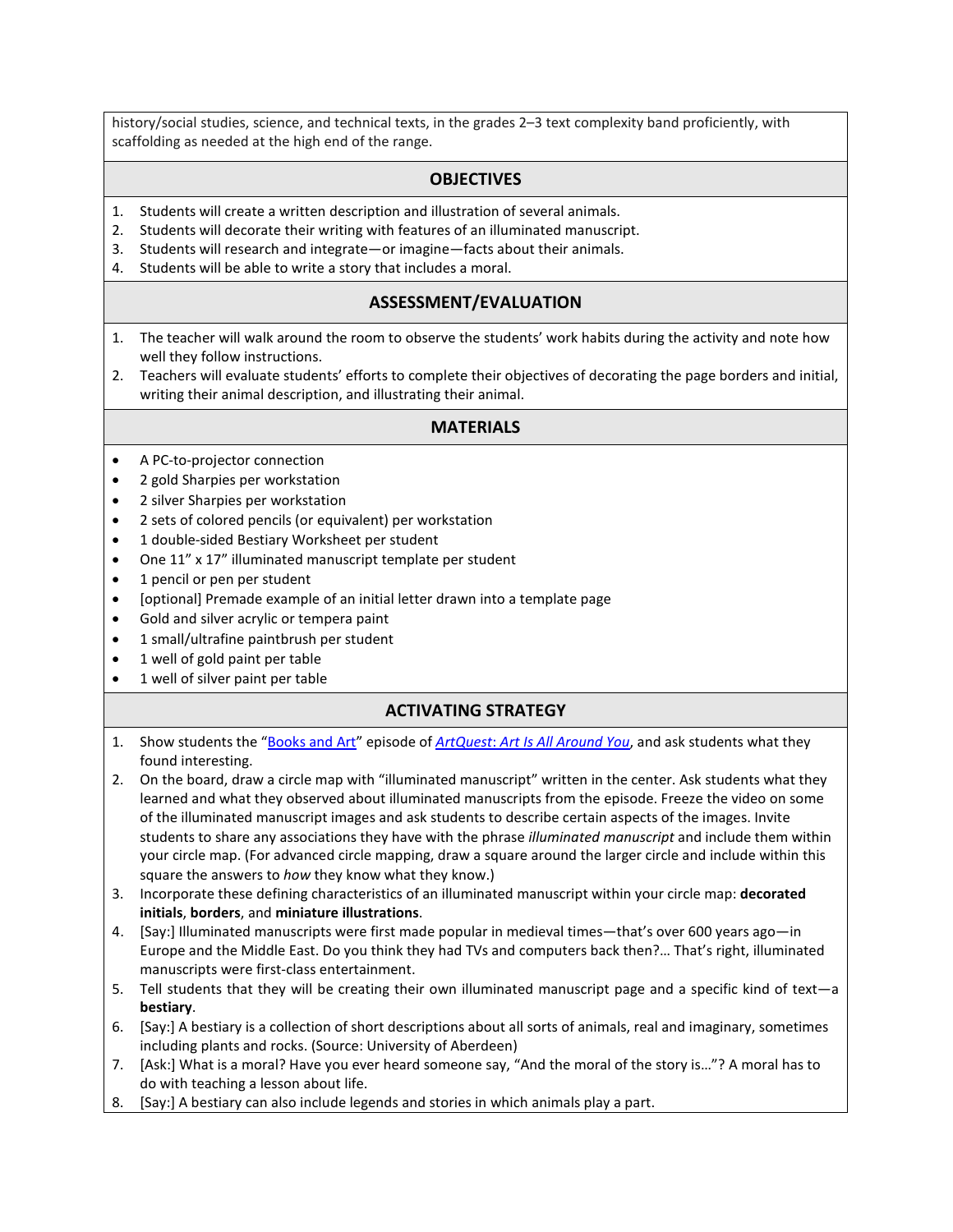#### 9. Read the following legend to the class:

A panther is a creature out of ancient myth that resembles a big cat with a multicolored hide. Under [medieval](http://en.wikipedia.org/wiki/Medieval) belief, after feasting, the panther will sleep in a cave for a total of three days. After this period ends, the panther roars, and as he roars, he gives off a sweet smelling odor through his breath. This odor draws in any creatures who smell it (except the [dragon,](http://en.wikipedia.org/wiki/Dragon) who is immune), they are eaten by the panther, and the cycle begins again.

(Derived from various sources at [The Medieval Bestiary](http://bestiary.ca/beasts/beast79.htm) website)

- 10. [Say:] Can you think of any morals that go along with this story? Any lessons we can learn?
- 11. Field answers and validate them as possible interpretations before offering the following possibility. [Say:] It teaches us that we should be cautious when we are attracted to something that seems sweet, because it might be dangerous.
- 12. [Say:] For example, candy is sweet, but it can give you cavities. Think of the story of Hansel and Gretel.
- 13. [Say:] Do you think that the panther described in this legend is a real animal?
- 14. Show the images of several panthers. (These can include the black-coated jaguars and leopards called black panthers, as well as North American mountain lions.)
- 15. [Say:] Animals belonging to the scientific classification *Panthera* include lions, tigers, leopards, and jaguars. They have skulls and throats that allow them to roar, but instead of giving off an attractive fragrance like medieval bestiary writers believed, their roars warn others to stay away from their territory. *Panthera* is a Latin word that means "predator of all things." What are some questions you might want answered about panthers?
- 16. [Say:] Compare the 2 different accounts of the panther—the medieval legend with the scientific description. What are some similarities and differences?
- 17. [Say:] Medieval bestiaries also included mythic animals that correspond to strange combinations of real animals, like the **griffin**, a [legendary creature](http://en.wikipedia.org/wiki/Legendary_creature) that is part lion and part eagle. [Show an image of a griffin.] What body parts look like a lion's? How about an eagle's? That's right, it has a lion's body, tail, and [back legs,](http://en.wikipedia.org/wiki/Hindlimb) and an eagle's head and wings, along with eagle talons as its front feet. Because the lion was considered the king of the beasts and the eagle the king of birds, the griffin was thought to be an especially powerful creature, and was considered an enemy to horses and men. Griffins were said to live high in the mountains, where they guarded mines of gold or precious stones and gems. (Source: [The Medieval Bestiary\)](http://bestiary.ca/beasts/beast151.htm)

# **INSTRUCTIONS**

### **PART 1**

- 1. Prior to class, set up workstations for this activity as follows:
	- a. Determine the number of workstations needed, with 3–5 students per station.
	- b. At each station, place 2 gold and 2 silver Sharpies, and 2 sets of colored pencils.
- 2. Tell students that they may choose…
	- a real animal that fascinates them.
	- a real animal with which they are familiar.
	- an imaginary animal they invent, perhaps through combinations of other animals.
- 3. Tell students that their manuscript page will have 4 requirements:
	- A written description of a real or imagined animal
	- A written legend about a real or imaginary animal
	- Decorations for the page borders and the initial
	- An illustration of the animal
- 4. Pass out the Bestiary Worksheet to each student.
- 5. [Say:] Your first step is to come up with your animal. Choose an animal that fascinates you… one you have seen at the zoo, or only seen in photographs… or an animal you have seen outside or even in your home. There is no animal too big or small, too exotic or ordinary for you to bring to life on your illuminated page! But don't choose an animal because your friend chose it; choose one that makes you curious. Or, create an imaginary animal that makes *you* wonder… Which animals will you combine? What will you name it?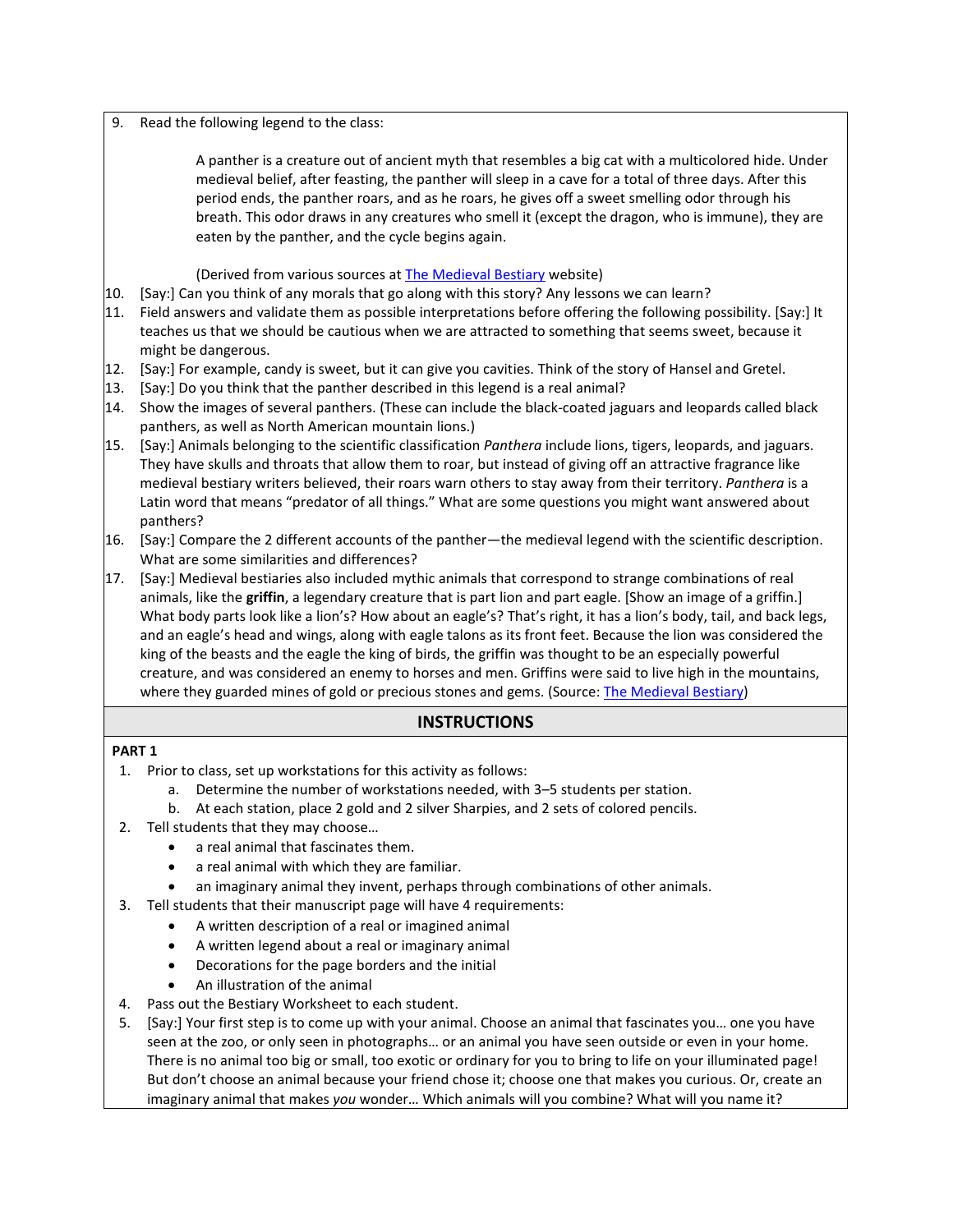- 6. [Say:] Write a physical description of your animal on your worksheet. Make sure that your first sentence starts with your animal's name, because the first letter of the name will become the initial in the top lefthand corner of your manuscript page. For example, if my first sentence is "Pelicans feed their young only on Tuesdays," the "P" in "pelicans" will become the letter in the box and "elicans" will form the first normal letters on my page.
- 7. [Say:] Use words to describe your animal's head, its body, and its legs and feet. Does it have a tail? Does it have wings or fins? How large or small is it? Can you compare its body parts to other animals? Does it have the head of a lion and the body of a fish? Or is it something as strange and real as an ocelot? Paint a picture with your words so your reader can imagine your animal.
- 8. [Say:] You have 10 minutes to write at least 3 good sentences describing your animal's physical appearance. Write them on your worksheet, and flip it over to the back if you run out of room.
- 9. [Say:] Here are some words you can use to describe your animal's body: *antlers*, *claws*, *fins*, *fur*, *gills*, *hooves*, *horns*, *paws*, *scales*, *shells*, *spots*, *stripes*, *tentacles*, *tusks*, *wings*. [Write the words on the board as you say them aloud.]
- 10. When 10 minutes have passed, [Say:] Good job, everyone, now it's time to write a description of the nature of your animal. What is it like? Include at least three "facts" about your animal, such as its habitat, how it finds food, how it survives harsh weather conditions, or what it likes to do. Does it have any special abilities? Who can tell me what a habitat is? Who can describe an example of a habitat? What is your animal's habitat, or place it lives? You have 10 minutes to write this portion on your worksheet.
- 11. If you like, permit students to leave their seats to consult any informational resources on animals you may have in your room.
- 12. When 10 minutes have passed, [Say:] Good job, everyone, now it's time to write a legend, like that of the panther, but for *your* animal. Even if you chose a real animal, anything can happen in your legend. And remember, the purpose of your legend is to give a moral—a lesson your readers should learn about life. Many of the ancient and medieval bestiary writers used legends about animals to teach religious ideas. At the end of your legend, answer this question: *What can we learn from your animal?* Will your animal teach us about caution? Or, will it teach us about patience, or hard work, or being selfless? The animal can be a good example, or it can serve a warning. Who remembers how the legend of the panther gave us a warning? What did it warn us about?… There were other versions to the legend of the panther in which the panther attracted the animals with his breath and enjoyed their company instead of eating them. You get to choose what lesson to teach, and how you want to teach it! You have 10 minutes to write your legend.

### **PART 2**

- 1. Pass out the illuminated manuscript templates.
- 2. [Say:] Use a pencil or a pen to copy your animal description and legend from your worksheet to your manuscript page. Be extra careful and neat with your writing. Your writing is part of your artwork. Don't write the first letter of your first sentence on the page yet, though. Remember—it's going to go in the rectangle at the top. [Remind them of the "P" and "elicans" example in Part 1, Step 6.]
- 3. When 10 minutes have passed, [say:] Good job, everyone! I can't wait to read your descriptions and legends! Now it's time for you to start decorating your illuminated manuscript page. In the rectangle at the top left corner, draw the first initial of your animal's name as a big letter that takes up almost the entire box. [As you say this, draw an example on the board or show a premade example.]
- 4. Show examples from the "Images from Medieval Manuscripts" part of this document. [Say:] Notice how the borders of the page are decorated, too, with different designs, often using vines and other types of plants. [Show students how to draw a winding vine with leaves coming off it.] Make your pages as fancy and ornate as you like. Use colored pencils for most of your illustrations, and plan ahead for which parts you want to add in a little bit of shine! The last step will be adding the gold or silver paint. Add just a tiny amount—handle these metallic paints like a precious, hard-to-get material, just like the illustrators of medieval manuscripts handled real gold leaf. You have 10 minutes to decorate your initial and page borders.
- 5. Circulate as they work, and check on their written descriptions, making sure that they are on the right track and that they don't have any glaring spelling or grammatical issues. Encourage them with ideas to make their initials and borders more elaborate.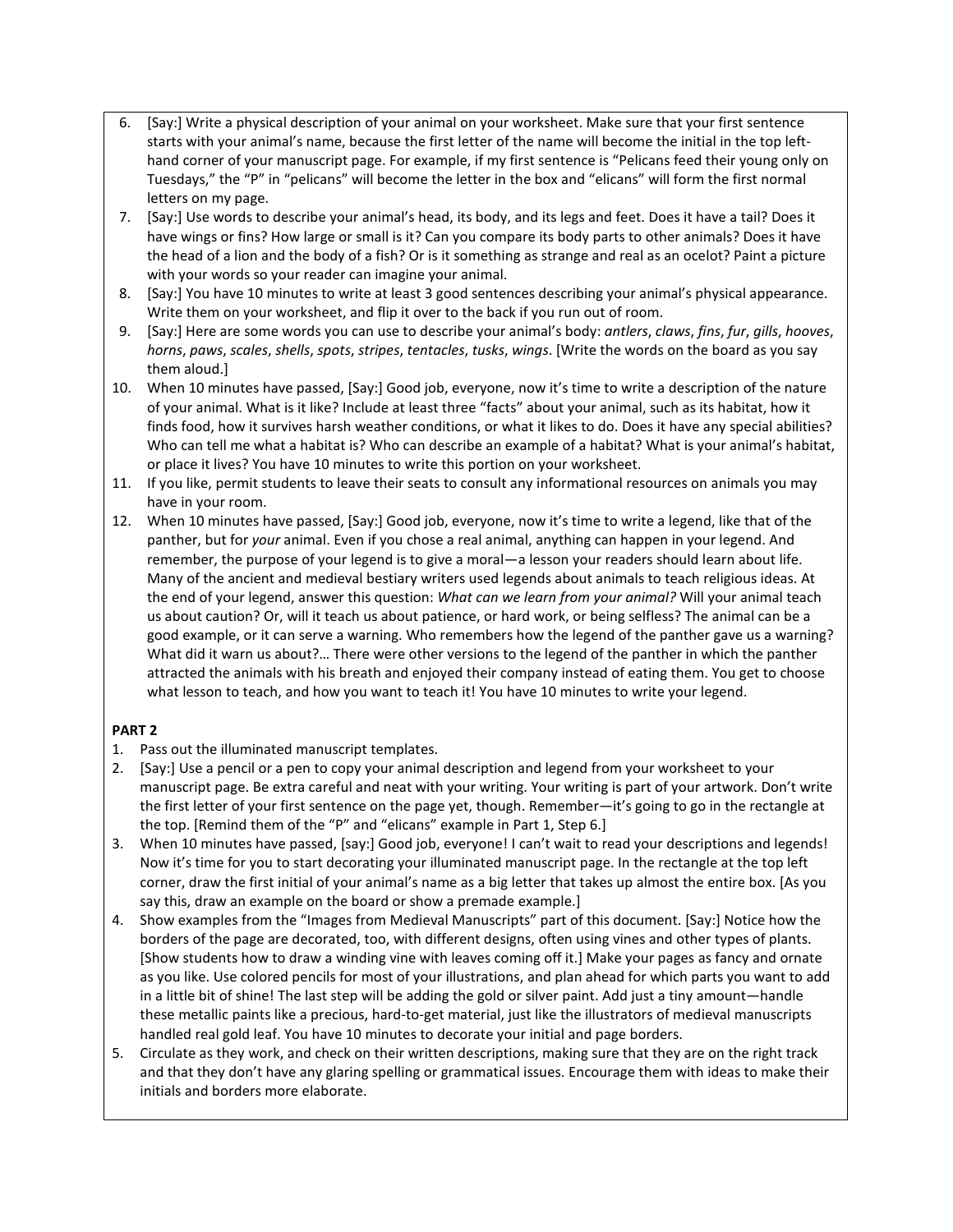### **PART 3**

- 1. [Say:] It's time to draw a picture of your animal. Try to give it some personality. What kind of look should it have on its face? Look back at your description. How did you describe it? You want it to look as much like your description as possible. Make it colorful, and give it a nice background, and feel free to use a little of the Sharpie—but not too much. Remember that it is precious gold you're dealing with. You can illustrate your animal from a moment in your legend, too. How can you show visually what's happening in your story?
- 2. You can draw an example on the board, and then show the panther illustration from the Aberdeen Bestiary and explain how it represents a moment in the story.
- 3. [Say:] Okay, take the next 10 minutes to focus on drawing your animal. Add lots of details, and choose 1 or 2 (such as the sun or an eyeball) for which you want to use the gold or silver paint. Have fun illustrating your bestiary page!
- 4. When 10 minutes are up, distribute the small or ultrafine brushes and instruct students in how to slowly and delicately add brushes of gold here or there to illuminate their manuscript pages. Give students 10 minutes to use the gold and silver paint and put finishing touches on their work.
- 5. To clean up, have students return all Sharpies and colored pencils to their respective bins and worksheets to their appropriate folder.

# **ALTERNATE/EXTRA ACTIVITIES**

- Students can create 3–4 additional bestiary pages to produce their own short illuminated bestiary. Student can use the template for each page or create their own manuscript page layout.
- To focus on life science, charge students with selecting a real animal for an additional bestiary page. Provide access to informational resources on animals, or schedule a trip to the library where the librarian can help you guide students' research on their animals.
- The students could put their pages together to create a class bestiary book, which you can put on display and photocopy in color so each student can take his or hers home.
- Students can use the illuminated manuscript style to simply tell a story and illustrate it.
- For students with special needs and/or fine motor issues, print out a 3" x 4" illuminated letter coloring template from [freeprintablecoloringpages.net.](http://www.freeprintablecoloringpages.net/category/Illuminated_Letters)

## **CLOSURE**

- 1. [Say:] Well done, everyone! You've created your own page for a medieval bestiary! Your illuminated manuscript style looks great! Some of you invented creatures and some of you learned more about real animals, but you all discovered something of value—something that means something to you and can be shared with others.
- 2. Instruct students to leave their manuscript page on their desk and walk around to view their classmates' work. Conclude with a class discussion and encourage them to tell their classmates how much they enjoyed viewing their pages and reading their descriptions.

## **CROSS-CURRICULAR CONNECTIONS**

- Language Arts
- **Life Science**

## **EXTENDED LEARNING**

### Activities:

- Lanternfish, ["Animal Body Parts,](http://bogglesworldesl.com/lessons/animal_parts.htm)" bogglesworldesl.com
- Leticia Lopez, ["Fantastical Beasts,"](http://www.getty.edu/education/teachers/classroom_resources/curricula/arts_lang_arts/a_la_lesson35.html) getty.edu
- Metropolitan Museum of Art, ["Lesson Plan: Medieval Beasts and Bestiaries"](http://www.metmuseum.org/learn/for-educators/lesson-plans-and-pre-visit-guides/medieval-beasts-and-bestiaries) (adapted from Michael Norris, *Medieval Art: A Resource for Educators*), metmuseum.org
- Savetz Publishing, ["Illuminated Letters Coloring Pages,](http://www.freeprintablecoloringpages.net/category/Illuminated_Letters)" freeprintablecoloringpages.net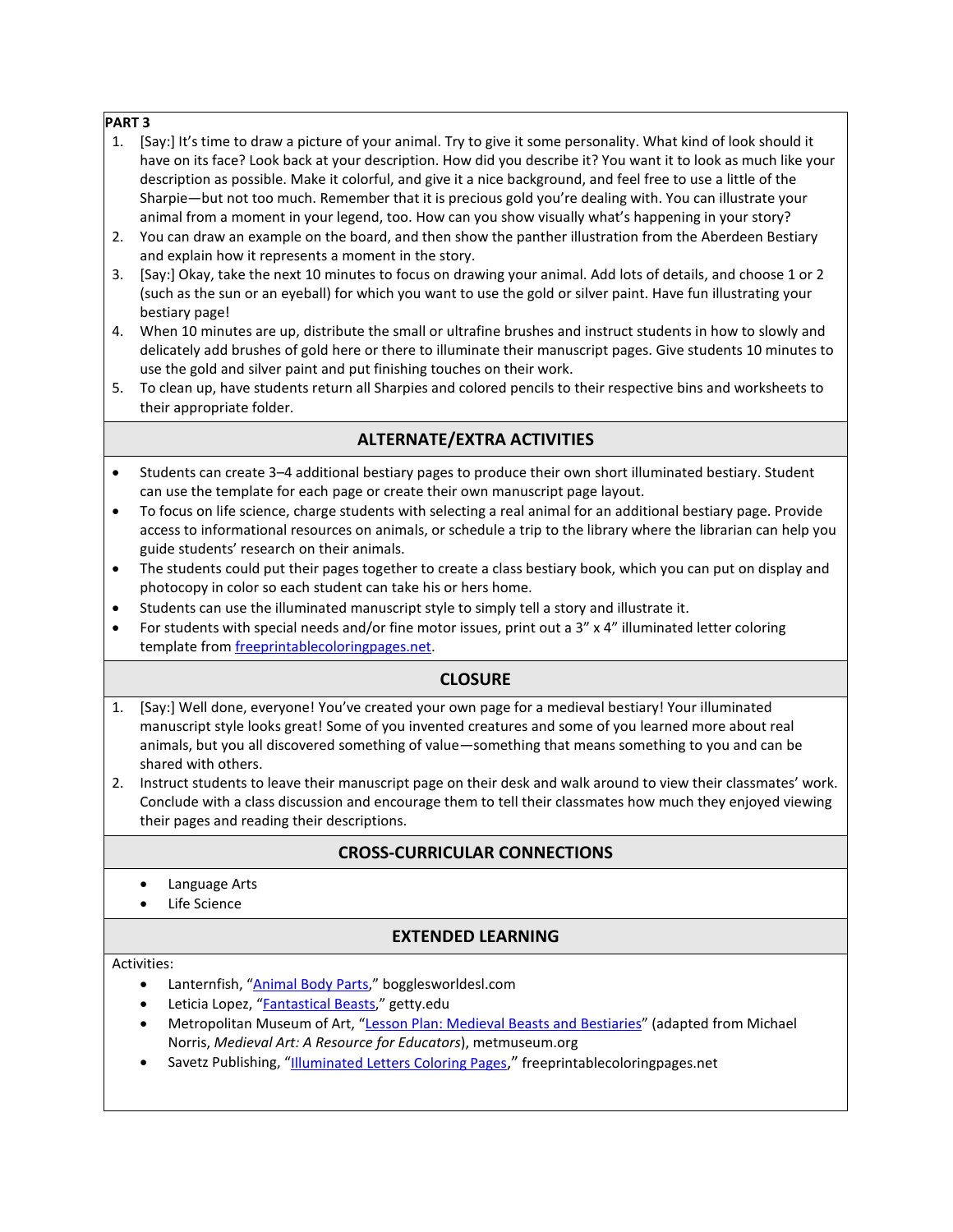Articles and books:

- Pauline Baynes, *Questionable Creatures: A Bestiary* (Grand Rapids, MI: Eerdmans, 2006)
- Helen D. Hume, "The Bestiary; Animal Drawings," in *The Art Teacher's Survival Guide for Elementary and Middle Schools* (San Francisco: Jossey-Bass, 2008), 159.
- Elizabeth Morrison, *Beasts Factual and Fantastic* (Los Angeles: J. Paul Getty Museum, 2007)

Videos:

- Frist Center for the Visual Arts, ["Books and Art,"](http://fristkids.org/activities-videos#5749) *ArtQuest*: *[Art Is All Around You](http://fristkids.org/activities-videos)* (2014; available at fristkids.org)
- Getty Museum, ["Making Manuscripts"](https://www.youtube.com/watch?v=1aDHJu9J10o) (2010; available at YouTube.com)
- Sexy Codicology, ["Illuminated Manuscripts—Fantastic Beasts from the Northumberland Bestiary"](https://www.youtube.com/watch?v=TEhoa1r4KHU) (2014; available at YouTube.com)
- Wendy Windle, ["Illuminated Letters"](https://www.youtube.com/watch?v=uPBU35f_8Cs) (by Academy School's 5th-grade classes) (2010; available at YouTube.com)
- Wisconsin Public Radio, ["Demo of Manuscript Illumination"](https://www.youtube.com/watch?v=rqw849aUjD0) (2011; available at YouTube.com)

For additional lesson plans and activities, visit us at fristkids.org. This lesson plan was created by an art education student in the Frist Center for the Visual Arts' Teaching Assistant Program under the guidance of education department staff and/or a mentor teacher. The Teaching Assistant Program is designed to introduce participants to museum education by providing unique teaching experiences in an informal learning environment. For more information about this program or other educational opportunities offered by the Frist Center, please visit fristcenter.org.

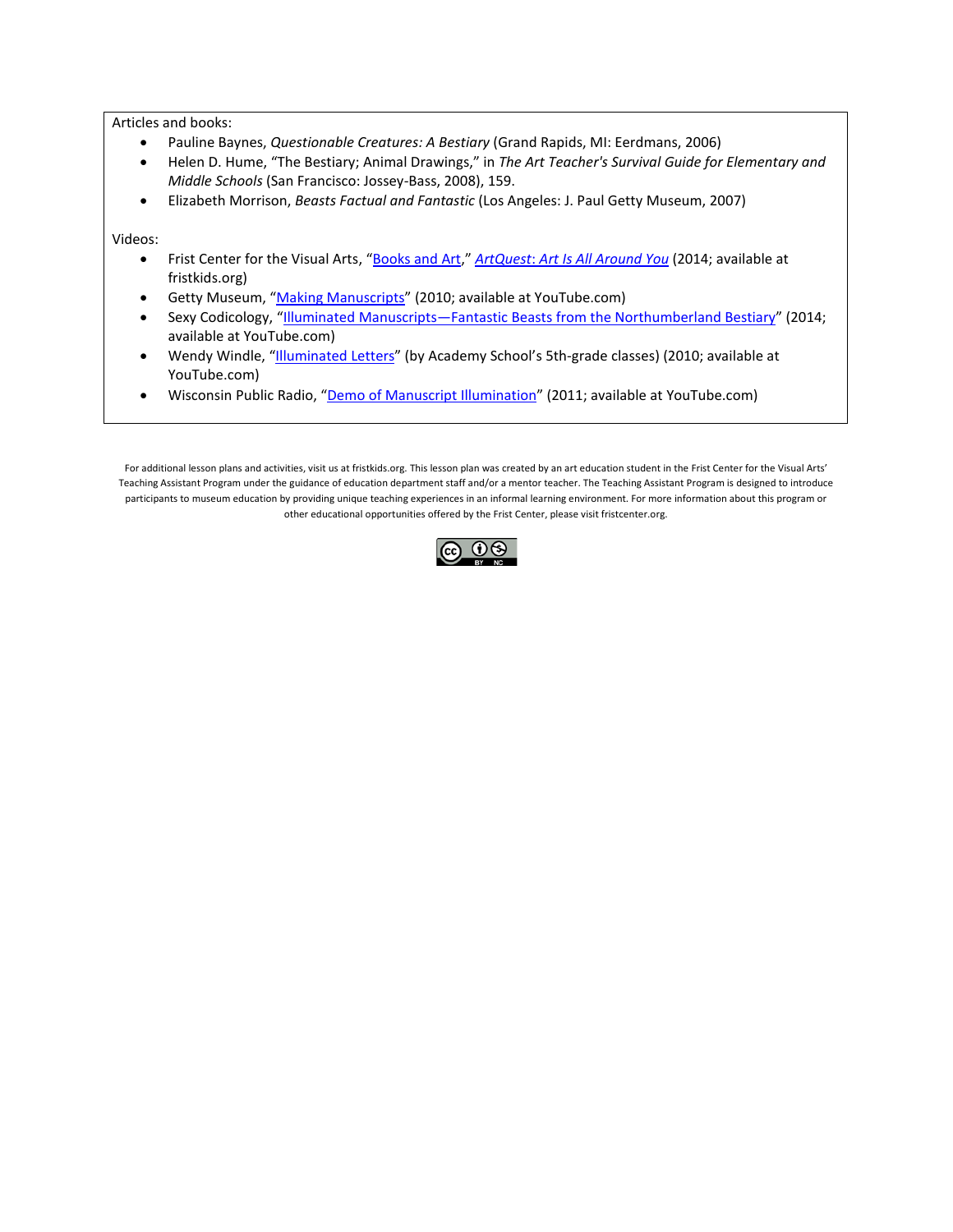# **Bestiary Worksheet**

Directions: Remember to use complete sentences, begin each sentence with a capital letter, and end it with a punctuation mark.

Describe the physical features of your animal. (Begin your first sentence with the plural form of the animal: "Pelicans have long, slender necks...")

Describe the nature of your animal. (What is its habitat? How does it eat and survive harsh weather? Does it have any special abilities?)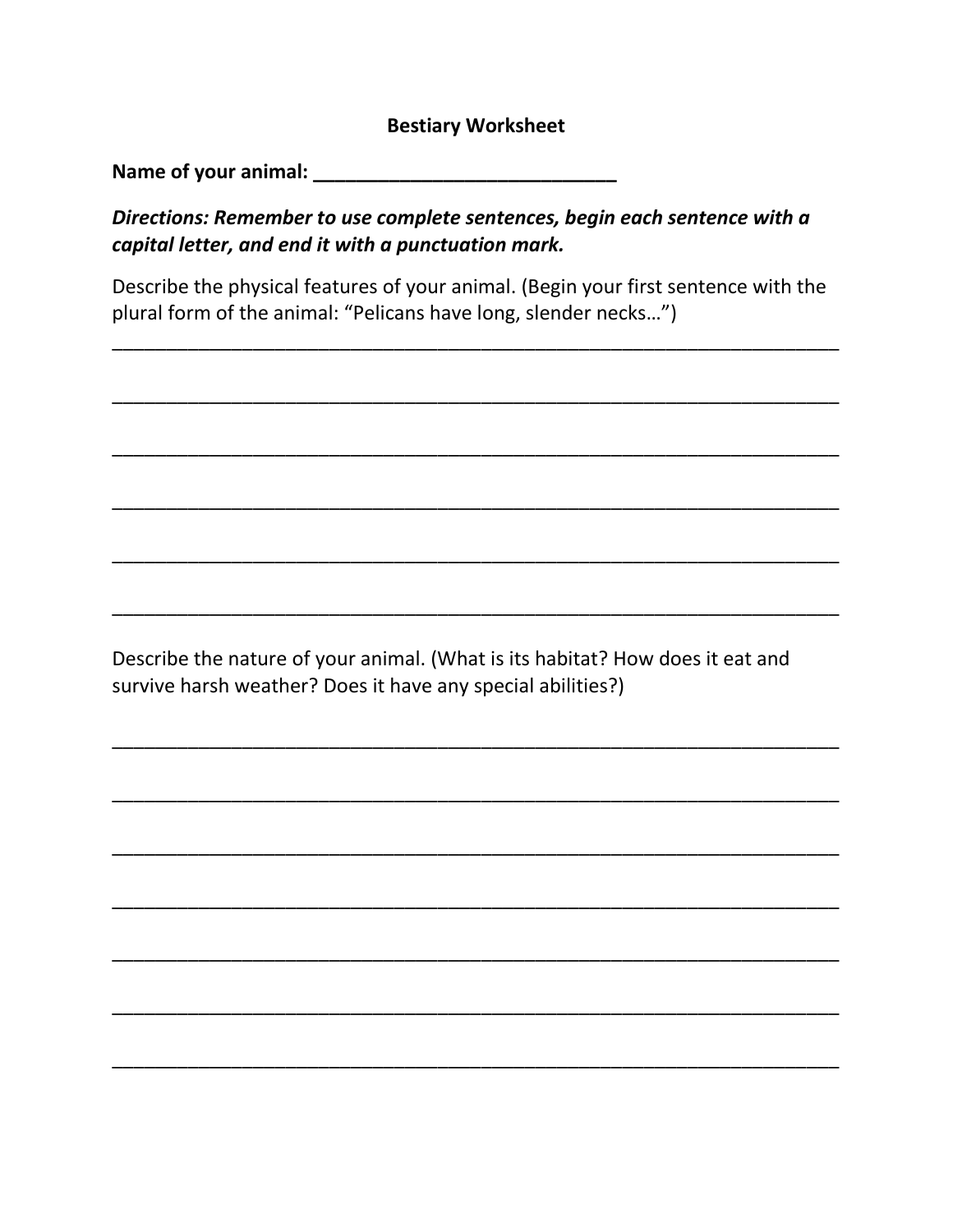Write a legend about your animal, and at the end, answer this question: What can we learn from your animal, or what is the moral?

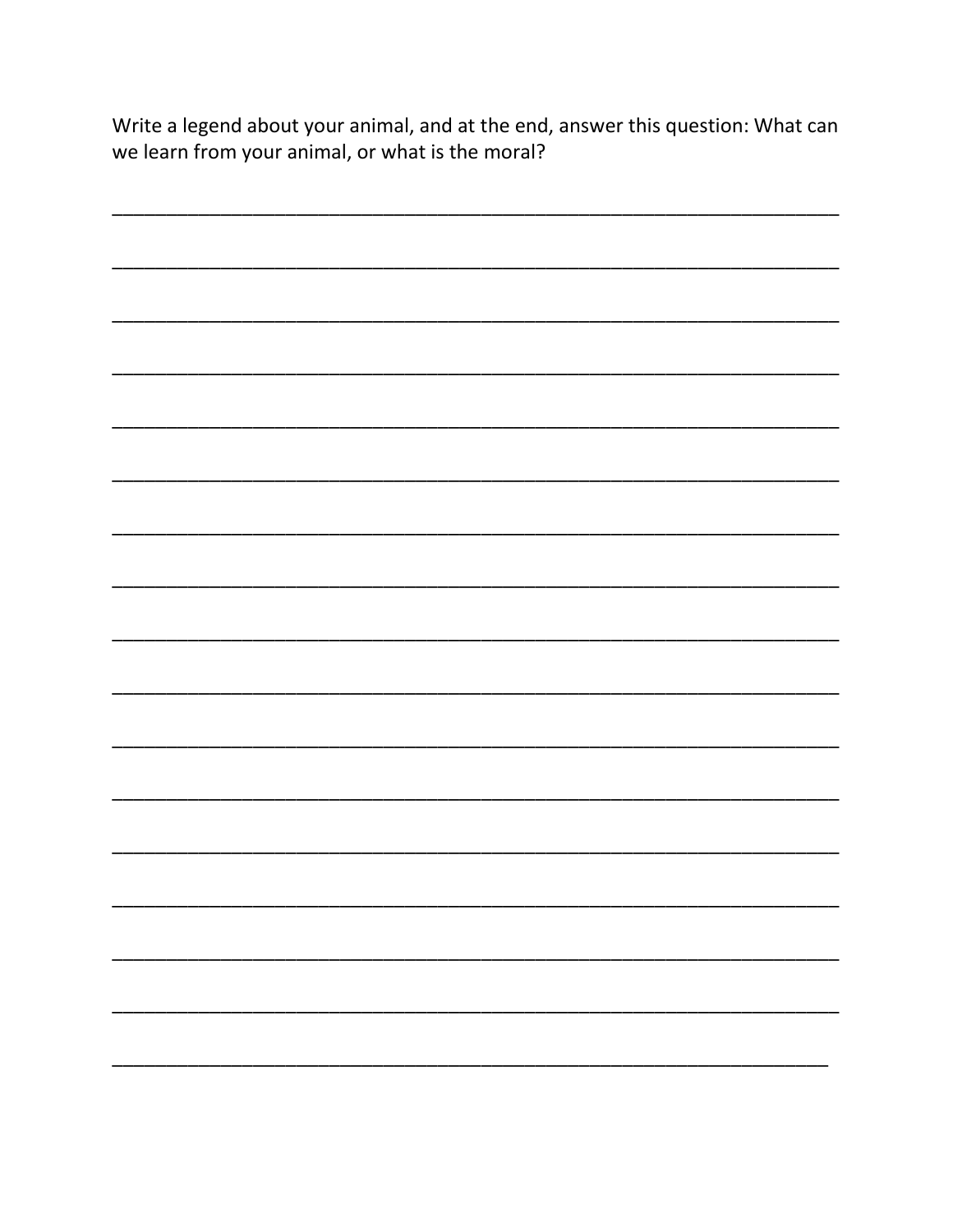# **Images from Medieval Manuscripts**

auff in louf arabic phiberin degere. arq: cam ufg: ad annos quingentos tongena etate prede re. Que tum fibi finom une effe aductern: facie sibi de checam de chure & mirin & teterif odo ribuf in quam impleto unte fue tempoie intrat o monum Ocanul bumore carnif grunynt uer mif paul atmq: adoleftiv. at preffu fratun temport: inditiv diarum remigia. arg: in finnorif a uif fpenem formamm: reparaturaooctac nof d bet auf uel exemplo fur refurrettionem credere que o fine gremplo & fine rationif preprione ip la fibi insignia refurreccionif inflamar. e mag bommem fimo non bomo pprane. auef ppt Sit igitur gremplum nob quia autro: o creator **duuum** fros fuot munne **Cuunnu** reti paf fuCrethr gentem eam fuu femme uolmu геранатт. QS g butt annumu ardıcın mores ur factar fibt thecam o umplear eam bo nif odayay atq: ingrediatur ni eam o monat

Phoenix in the Aberdeen Bestiary, 12th century (via [Wikimedia Commons\)](http://commons.wikimedia.org/wiki/File:Phoenix_detail_from_Aberdeen_Bestiary.jpg#/media/File:Phoenix_detail_from_Aberdeen_Bestiary.jpg)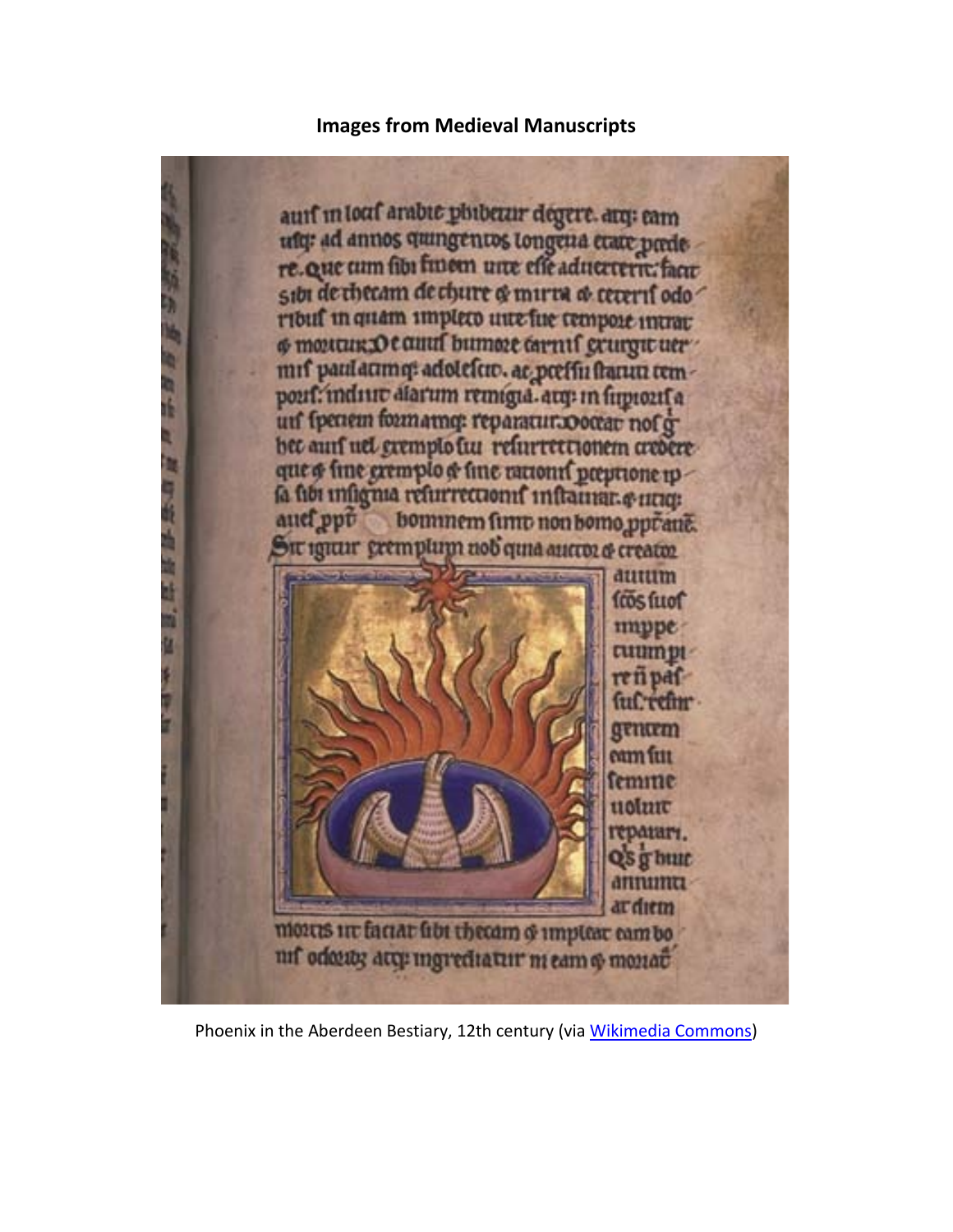

Leopard in the Aberdeen Bestiary, 12th century (via [Wikimedia Commons\)](http://commons.wikimedia.org/wiki/File:AberdeenBestiaryFolio008vLeopardDetail.jpg#/media/File:AberdeenBestiaryFolio008vLeopardDetail.jpg)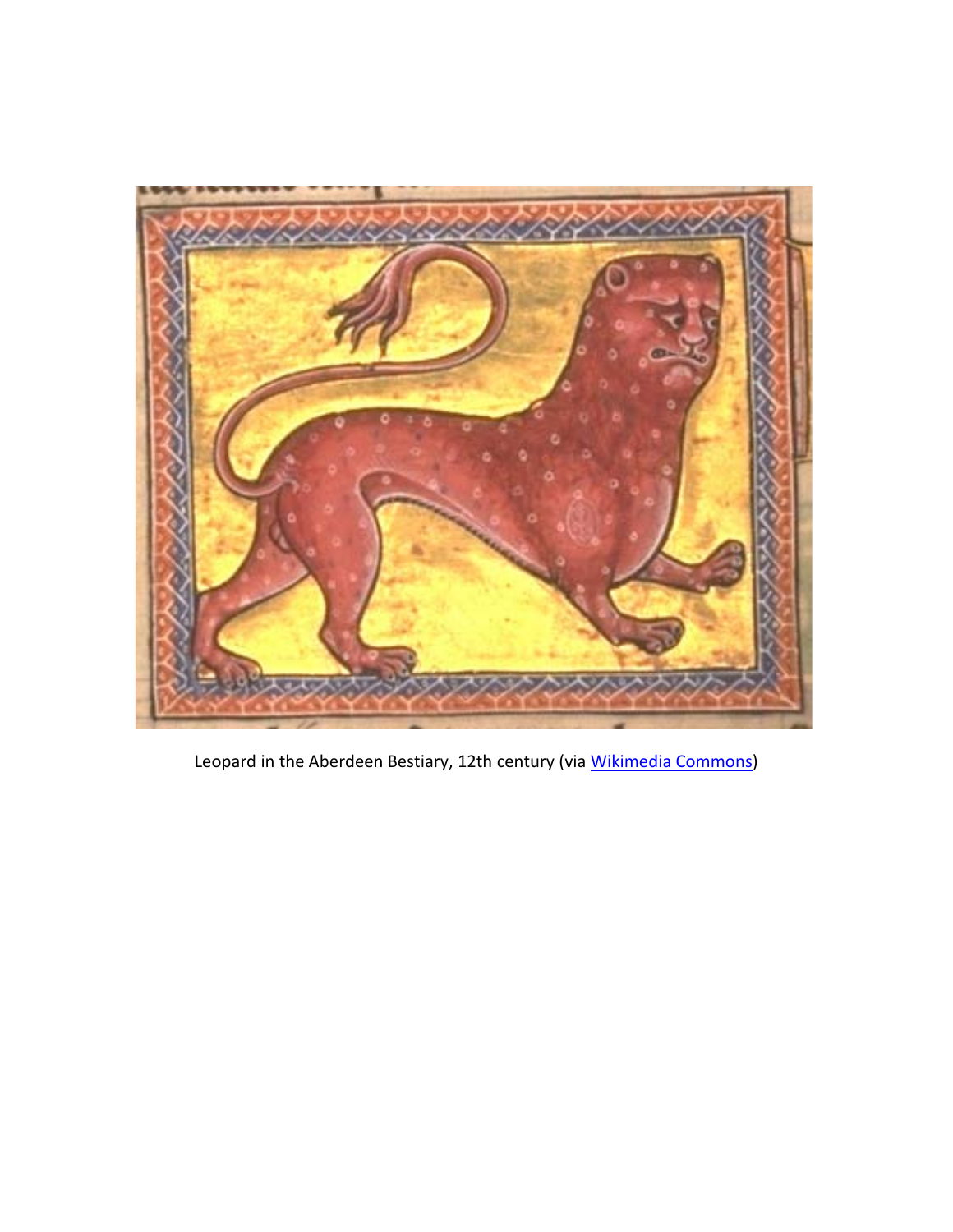

Elephant in the Aberdeen Bestiary, 12th century (via [Wikimedia Commons\)](http://commons.wikimedia.org/wiki/File:AberdeenBestiaryFolio065vDragon.jpg#/media/File:AberdeenBestiaryFolio065vDragon.jpg)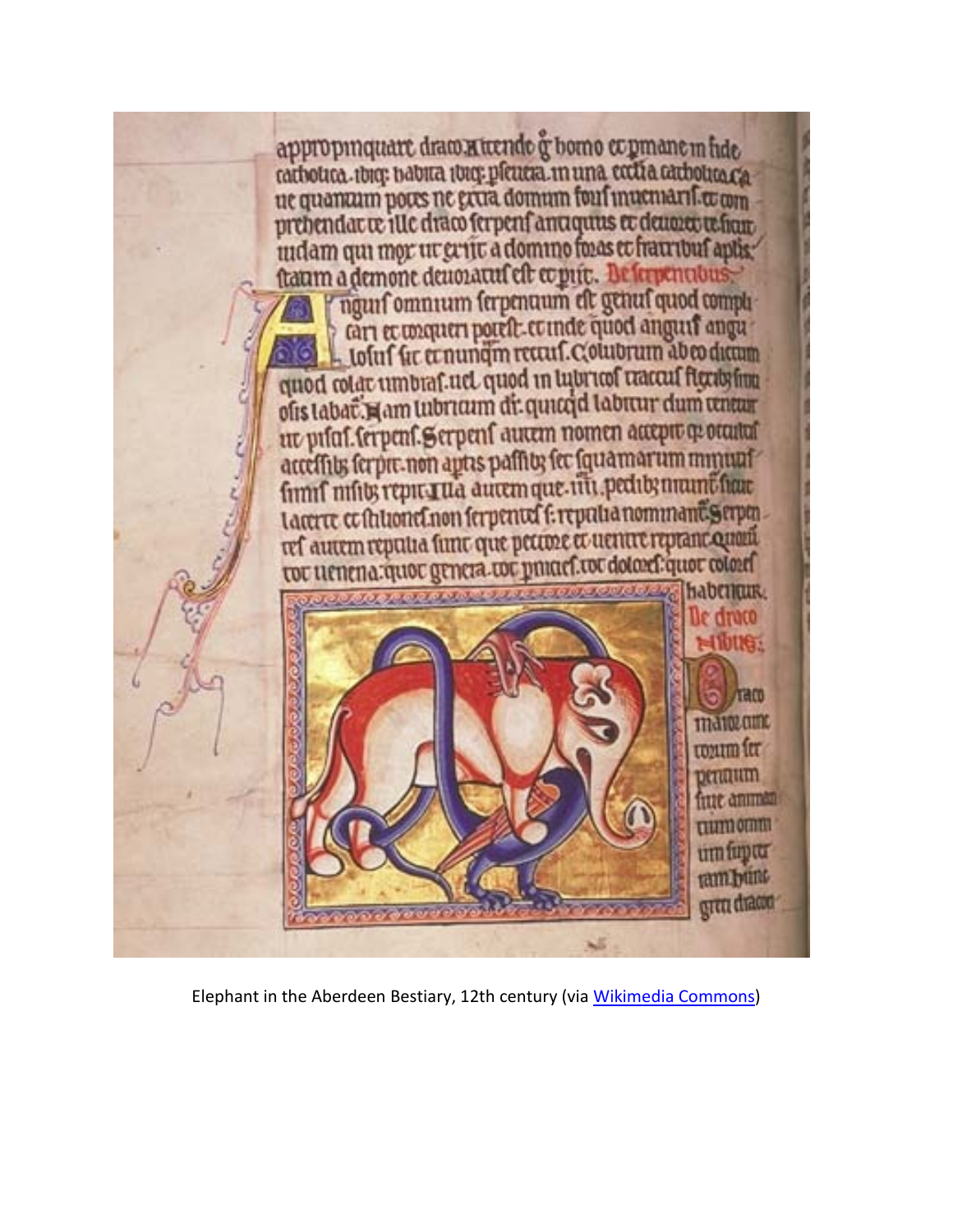Panther in the Aberdeen Bestiary, 12th century



(vi[a Wikimedia Commons](http://commons.wikimedia.org/wiki/File:AberdeenBestiaryFolio009rPantherDetail.jpg)**)**



*Jaguar at the Henry Doorly Zoo in Omaha, Nebraska*, 2006, by Colin M. L. Burnett (vi[a Wikimedia Commons\)](https://commons.wikimedia.org/wiki/File:Jaguar.jpg#/media/File:Jaguar.jpg)

Griffin in the Northumberland Bestiary, about 1250–60

An actual panther



(digital image courtesy of the **Getty's Open Content Program**)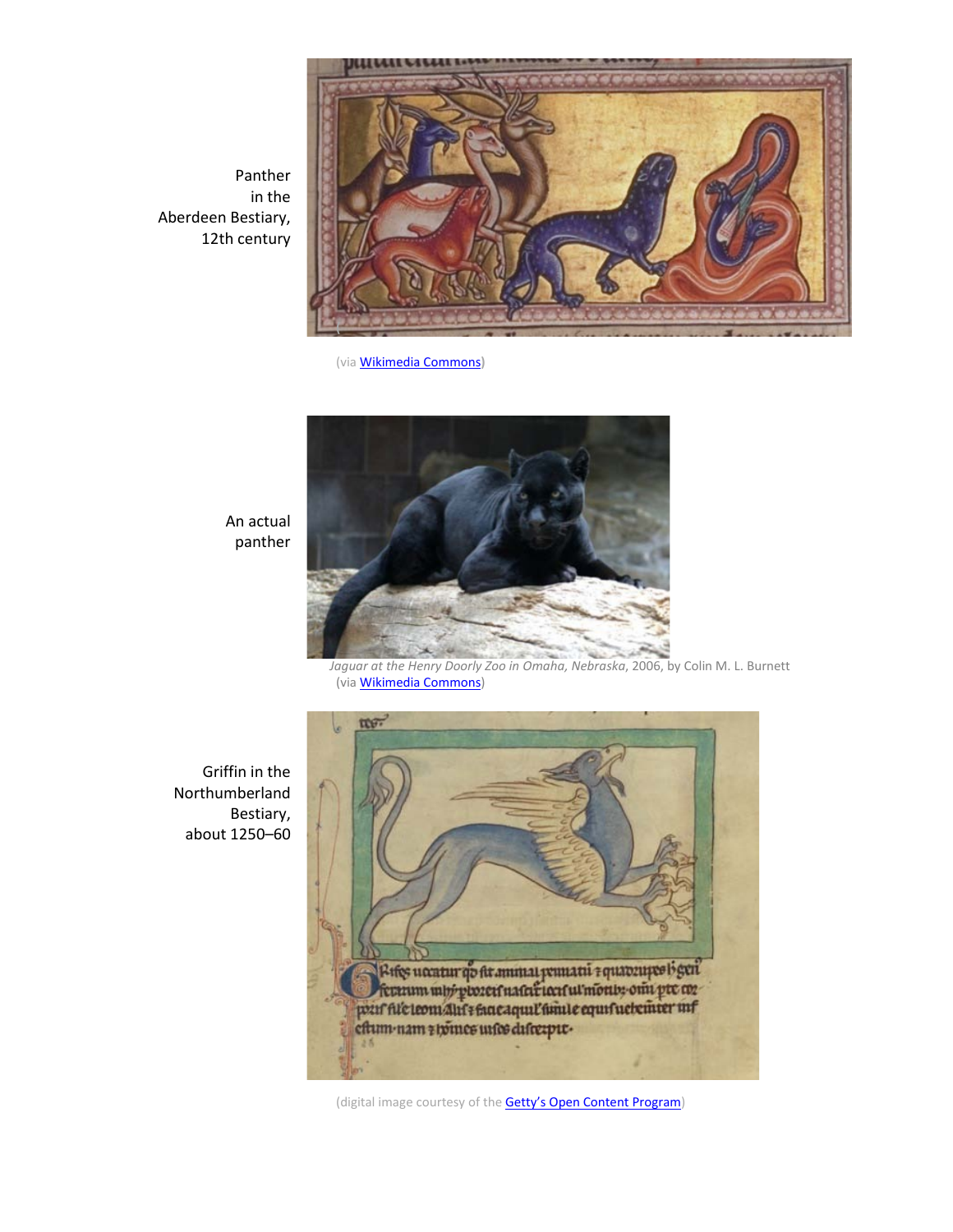

*Initial D: A Pelican Feeding Her Young*, in the Bute Psalter, about 1270–80 (digital image courtesy of the **Getty's Open Content Program**)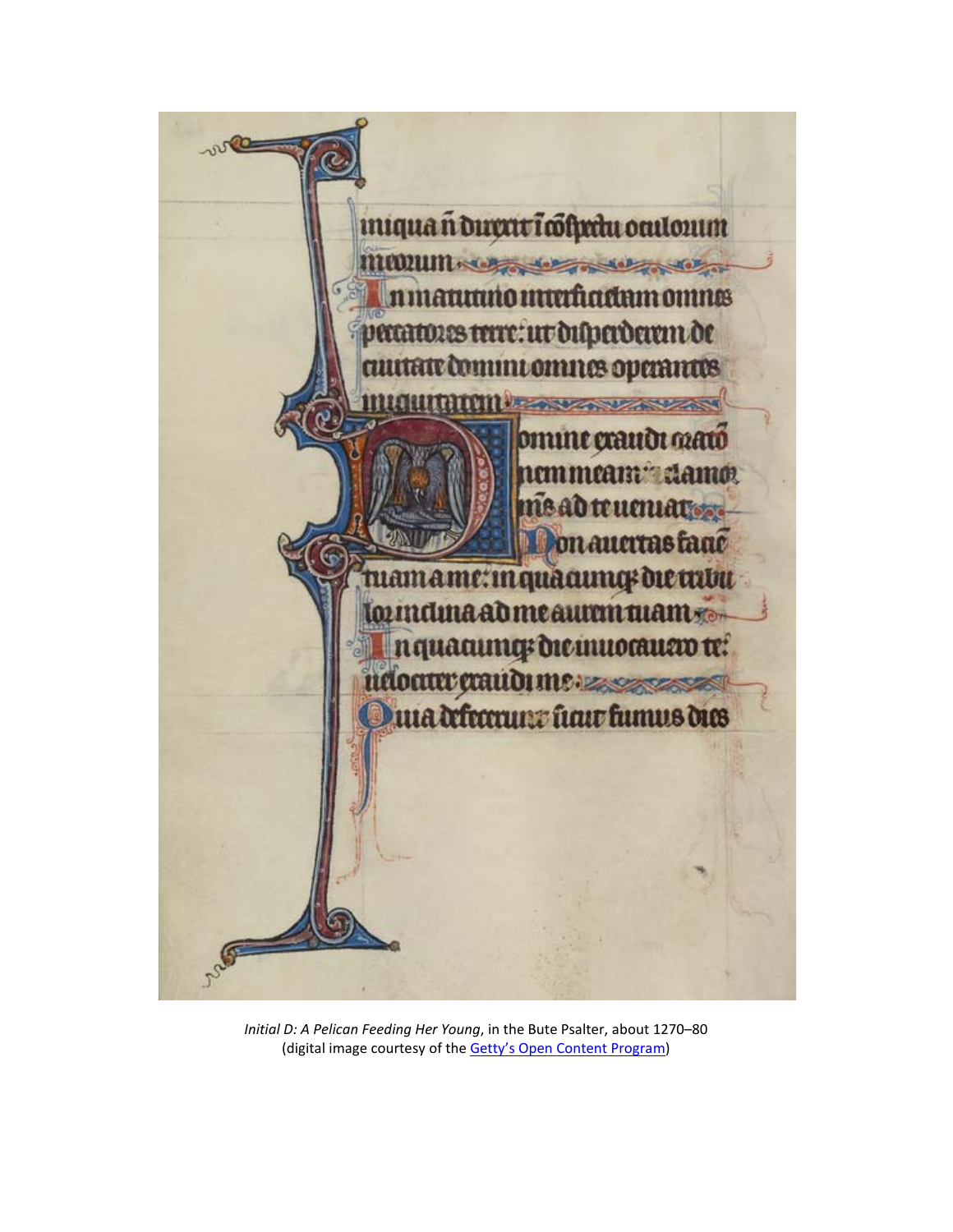

Panther in the Aberdeen Bestiary, 12th century (vi[a Wikimedia Commons\)](http://commons.wikimedia.org/wiki/File:AberdeenBestiaryFolio009rPanther.jpg#/media/File:AberdeenBestiaryFolio009rPanther.jpg)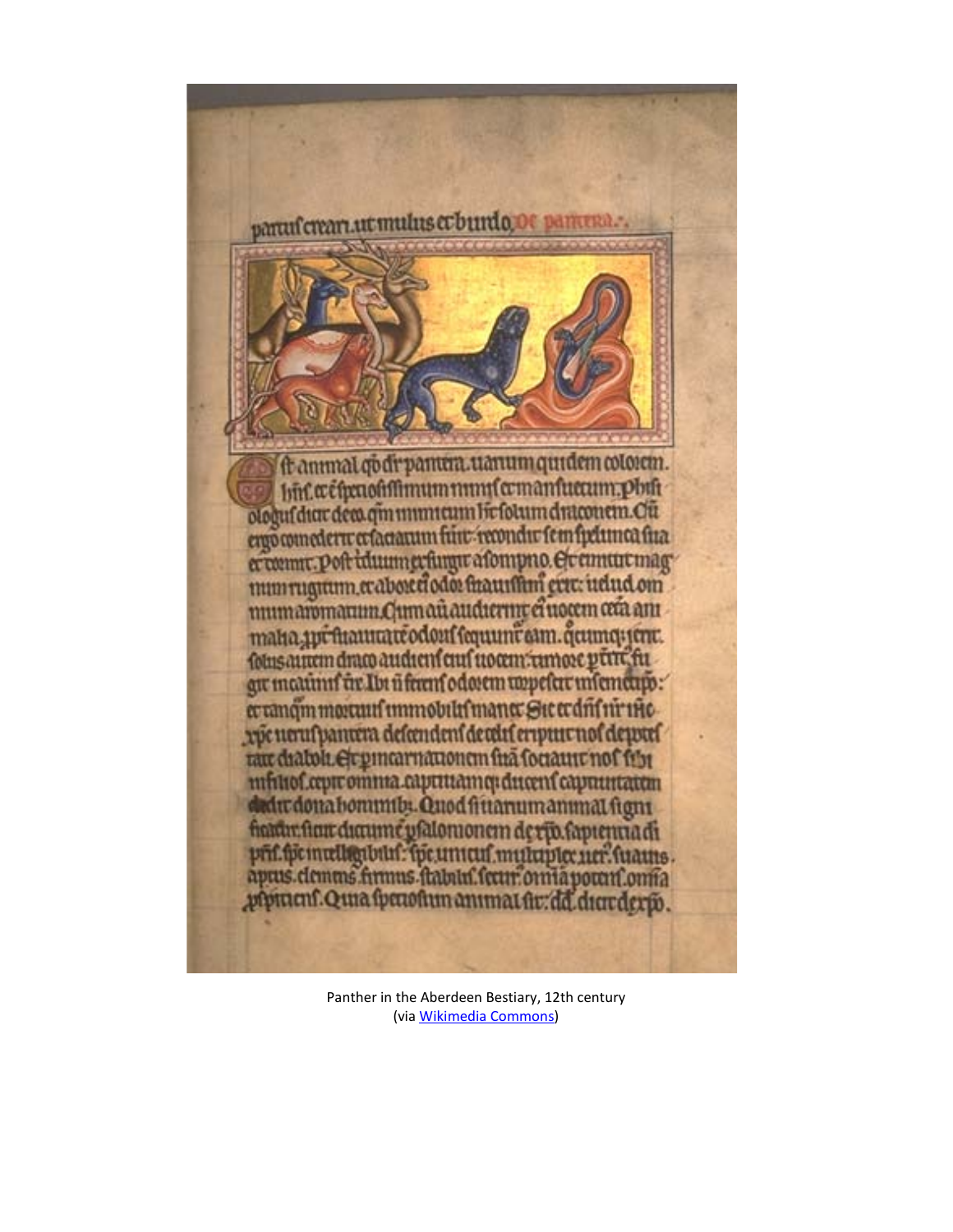

*Initial B: An Eagle Pushing a Stone into a Fountain*, in the Bute Psalter, about 1270–80 (digital image courtesy of the Getty's [Open Content Program\)](http://www.getty.edu/art/collection/objects/1606/bute-master-initial-d-a-pelican-feeding-her-young-french-illumination-about-1270-1280-written-about-135-1375/)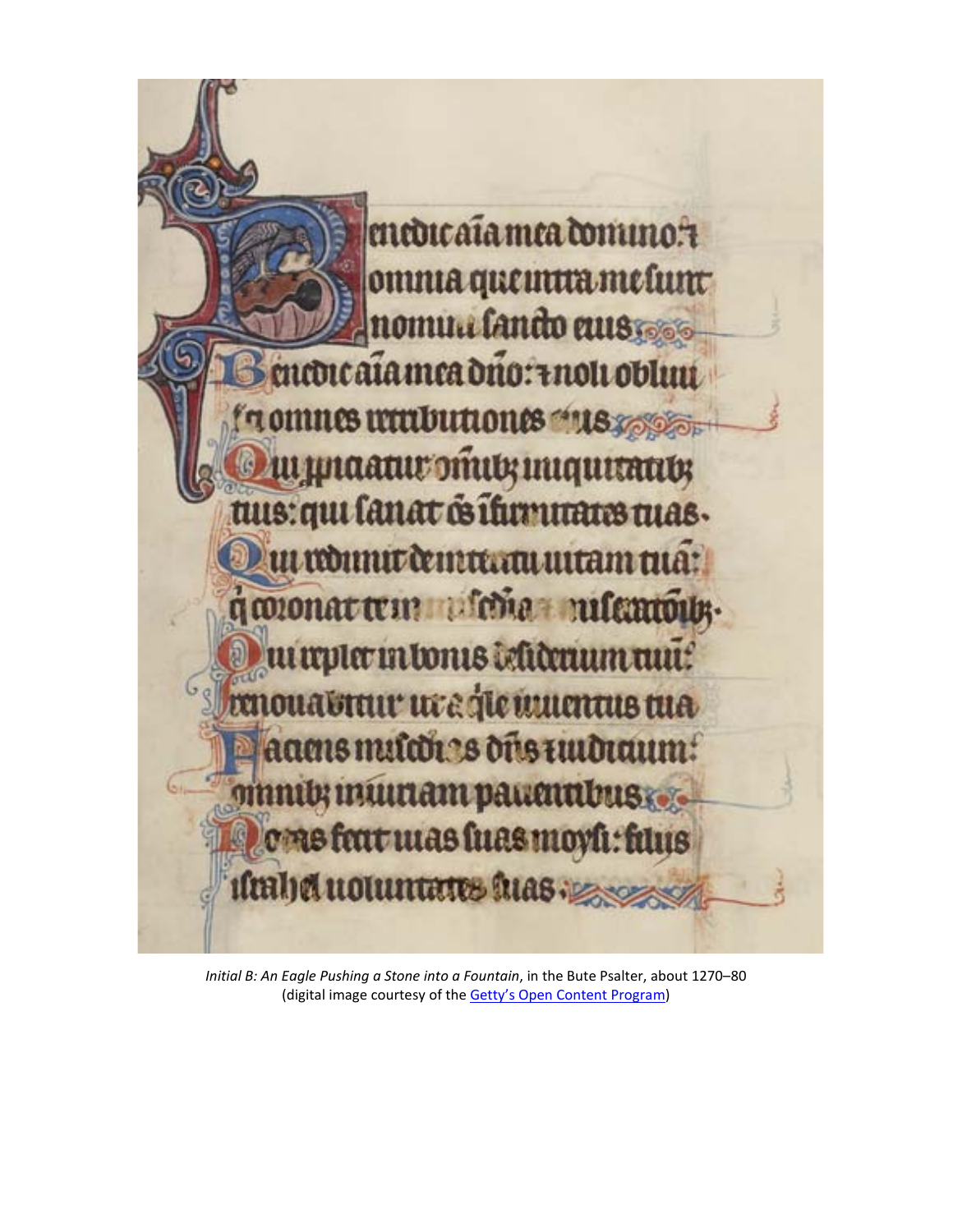$102.$ alcen bi billage po auom in mieup quil pot / Syper The cord a fon ave tar ce le cozpet Su Nor fu pozte Pafienne eftore Hompice & a Comceftve (= mi; en fepulce ficome Il eftoit en bhe mai requint follompmite Du cuer By ou Il faisoit facozde Ou moufher aux momes bue vieille da beim qui Sela Gille Alla mozt Du Au Fa Semander Sive 9 For amp aucmus youner after bone zen mappelle Sift tuel nofa Semouver en entile Il henvr mamie me boule; tevie L'ombien que len ne cone efpouser this for lappzouchaft pas & la mou Sift effe fe Cone manice on For &t que len cenou efpouse Je sevoie topne il lauon feru fi nauoit a nestetevze ameone quil as efte a efacut ajaie fen fift Law forme deliant Ome en nozinandie de Alee henor leur one fi comenca au chaftel de chaumone Qu Comoun pur lovencoint a tive /2 cuida que ce fust The fole det quant facozee fufee fi monta fur fon cheual et fen bint a la forest Hnoe pas longue mem ale quil Oit les tiens Suffor partvoppeaup is facousit equant Sucil. Quant If les Oit le cue lin effuna z ala a culp Le fly Au Siftvent que le соттенее For fon frew effort more Rone Du Por Le Sont Gener fe paufina nor Sengle fur le col de fon cheurel e  $40$ fust cheu a toute fe les premierement St for e ne leusseur soustenu pune omement dit qui le describueur et pousa la fille concentrate a terre delat  $em \in \mathcal{U}$ Cfu renenu Scfa pau morfon chafem le Noofozta

*The Coronation of Henry I*, in *Chronique de Normandie,* about 1400–1415 (digital image courtesy of the Getty's [Open Content Program\)](http://www.getty.edu/art/collection/objects/4116/unknown-maker-the-coronation-of-henry-i-french-about-1400-1415/)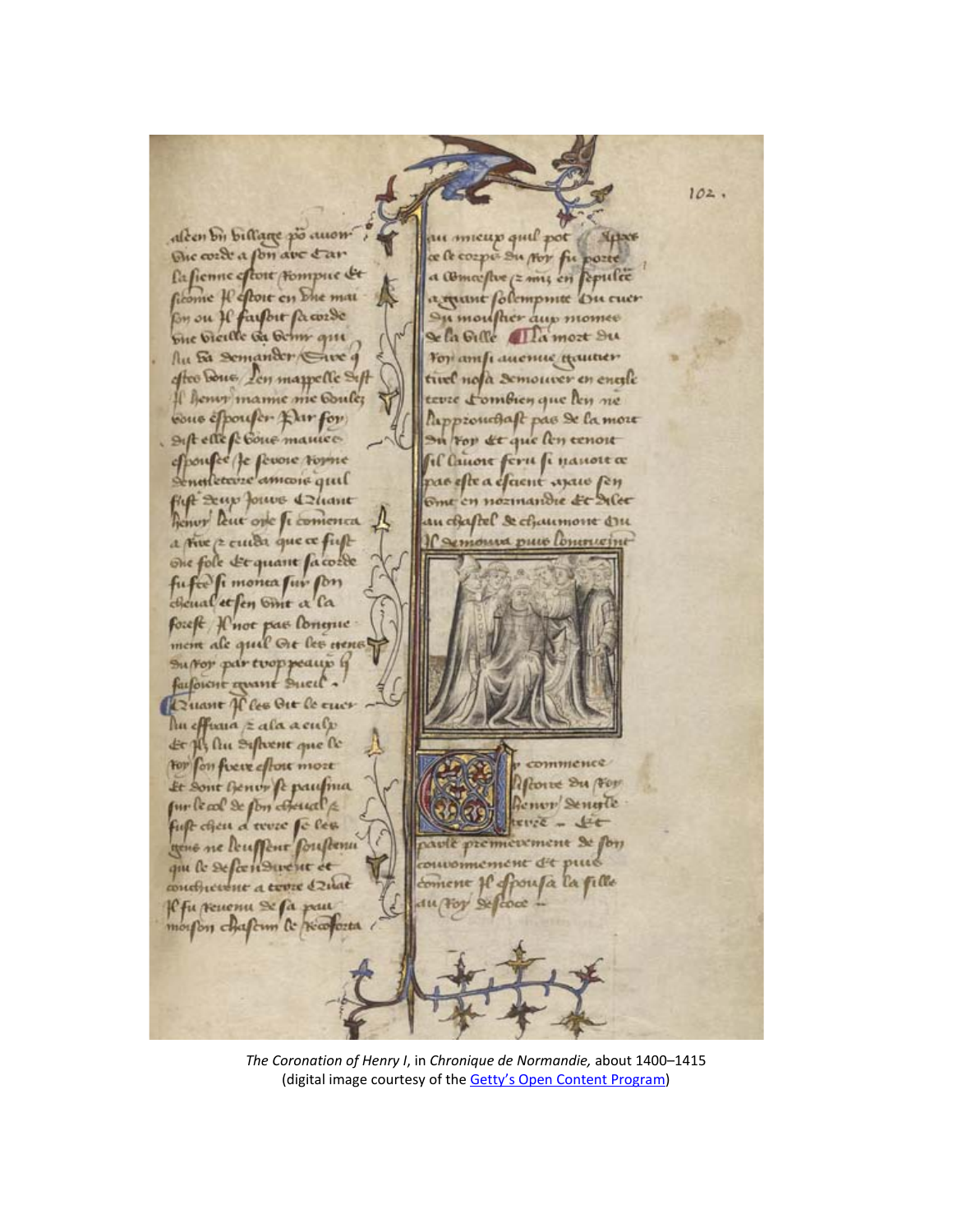timugitu punntestri estim fifore defent Bouesmpediete pl umgun pumvenacenta pola cerea sononguesi mutuato prepare renere nomo perpara furete errendue fuas. vui ome fie ue plue le uelle resteueur vriagrestes toues fir igmama pirres coma nuncea aucuntum at regul mette urtig meipanaire coen grand point fiant fir i mindia touerun meiphine coch heure for anventuur Butatineerowin trabunt qo fuut fuuye toum aveo intomin ur pfecurate mg umno reaprantera duta qitxuca e u exquate mobili no nunit ficate le coleena. Danco deacena unui puntula aumelicate nontrance de la carte contenta de la contenta de la contra de la contenta de la contenta de la contenta de la Tuodum emram Aan emra unienca est id est jiacar

metir cuita nome cetter fine qual qui innerant rivento res ebumuliozes fiantattutuut quere cum biumie ebue dint sine quantule corrid camurgico un cum agmaculte part camelos fortismos ucerauc regiones initime des francs plimolucium is diffut guerbin bina tulis in corfobit flugta vachin in ningin petes av ure Sitei unergretqui dampammelis nethgammulent

mittuut heet tatabta uplimof gigmat-

Camel in the Northumberland Bestiary, about 1250–60 (digital image courtesy of the Getty's [Open Content Program\)](http://www.getty.edu/art/collection/objects/240698/unknown-maker-a-camel-english-about-1250-1260/)